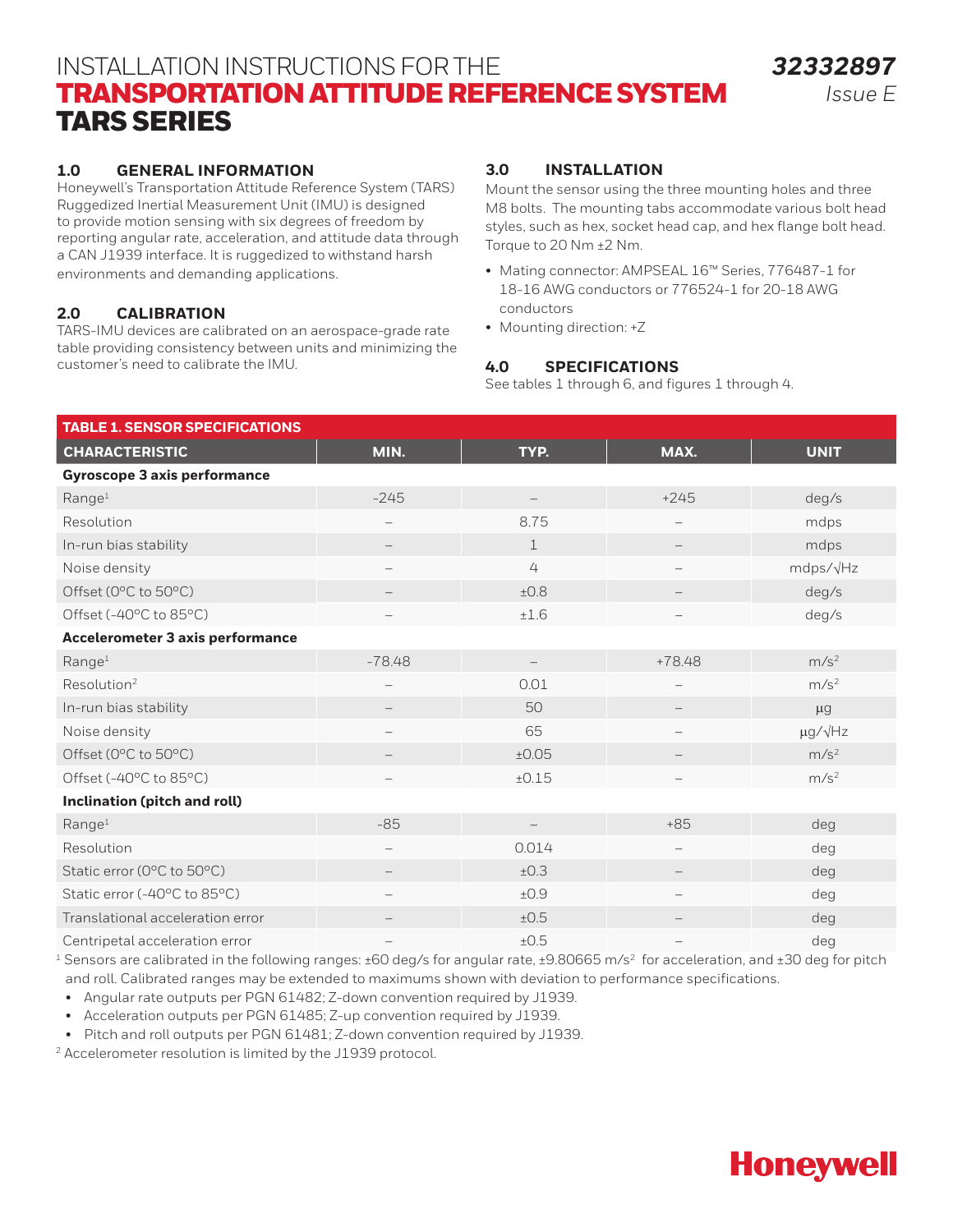*Issue E 32332897*

| <b>TABLE 2. ELECTRICAL SPECIFICATIONS • TARS-LCASS</b> |                                                                                   |                                                                |                                                                                             |             |  |  |  |  |  |
|--------------------------------------------------------|-----------------------------------------------------------------------------------|----------------------------------------------------------------|---------------------------------------------------------------------------------------------|-------------|--|--|--|--|--|
| <b>CHARACTERISTIC</b>                                  | MIN.                                                                              | <b>NOMINAL</b>                                                 | MAX.                                                                                        | <b>UNIT</b> |  |  |  |  |  |
| Supply voltage                                         | 4.5                                                                               | 5.5                                                            | V                                                                                           |             |  |  |  |  |  |
| Supply current                                         |                                                                                   | mA                                                             |                                                                                             |             |  |  |  |  |  |
| Start-up time                                          | 2000<br>500<br>ms                                                                 |                                                                |                                                                                             |             |  |  |  |  |  |
| Short circuit protection                               | ISO 16750-2: 2012 – CAN output shorted to supply voltage or ground without damage |                                                                |                                                                                             |             |  |  |  |  |  |
| Open circuit protection                                |                                                                                   | ISO 16750-2: 2012 - Single-line and multiple-line interruption |                                                                                             |             |  |  |  |  |  |
| Power interruption                                     | memory                                                                            |                                                                | ISO 11783-5: 2009 - 10 ms interruption, 100 ms apart; no resets or loss of data in volatile |             |  |  |  |  |  |
| Reset response                                         |                                                                                   | ISO 16750-2: 2012 - Automatic recovery after voltage dropout   |                                                                                             |             |  |  |  |  |  |
| <b>CAN output characteristics per SAE J1939</b>        |                                                                                   |                                                                |                                                                                             |             |  |  |  |  |  |
| Baud rate                                              | 125                                                                               | 250 <sup>1</sup>                                               | 500                                                                                         | kbps        |  |  |  |  |  |

Signal update rate and the state of the state of  $\sim$   $100^2$  Hz

<sup>1</sup> Factory default setting is 250 kbps.

<sup>2</sup> Factory default setting is 100 Hz.

| <b>TABLE 3. ELECTRICAL SPECIFICATIONS • TARS-HCASS</b> |                                                 |                                                                                             |      |             |  |  |  |  |  |  |  |  |
|--------------------------------------------------------|-------------------------------------------------|---------------------------------------------------------------------------------------------|------|-------------|--|--|--|--|--|--|--|--|
| <b>CHARACTERISTIC</b>                                  | MIN.                                            | <b>NOMINAL</b>                                                                              | MAX. | <b>UNIT</b> |  |  |  |  |  |  |  |  |
| Supply voltage                                         | 9                                               | 12/24                                                                                       | 36   | $\vee$      |  |  |  |  |  |  |  |  |
| Supply current                                         |                                                 |                                                                                             | 100  | mA          |  |  |  |  |  |  |  |  |
| Reverse voltage                                        |                                                 | $-36$                                                                                       |      |             |  |  |  |  |  |  |  |  |
| Overvoltage                                            |                                                 | 36<br>$\vee$                                                                                |      |             |  |  |  |  |  |  |  |  |
| Start-up time                                          | 500                                             |                                                                                             | 2000 | ms          |  |  |  |  |  |  |  |  |
| Short circuit protection                               |                                                 | ISO 16750-2: 2012 - CAN output shorted to supply voltage or ground without damage           |      |             |  |  |  |  |  |  |  |  |
| Open circuit protection                                |                                                 | ISO 16750-2: 2012 - Single-line and multiple-line interruption                              |      |             |  |  |  |  |  |  |  |  |
| Power interruption                                     | memory                                          | ISO 11783-5: 2009 - 10 ms interruption, 100 ms apart; no resets or loss of data in volatile |      |             |  |  |  |  |  |  |  |  |
| Reset response                                         |                                                 | ISO 16750-2: 2012 - Automatic recovery after voltage dropout                                |      |             |  |  |  |  |  |  |  |  |
| Power line test pulse 1                                |                                                 | ISO 7637-2: 2004 AMD1: 2008 / 12 and 24 V system                                            |      |             |  |  |  |  |  |  |  |  |
| Power line test pulse 2a                               |                                                 | ISO 7637-2: 2004 AMD1: 2008 / 12 and 24 V system                                            |      |             |  |  |  |  |  |  |  |  |
| Power line test pulse 2b                               |                                                 | ISO 7637-2: 2004 AMD1: 2008 / 12 and 24 V system                                            |      |             |  |  |  |  |  |  |  |  |
| Power line test pulses 3a and 3b                       |                                                 | ISO 7637-2: 2004 AMD1: 2008 / 12 and 24 V system                                            |      |             |  |  |  |  |  |  |  |  |
| Load dump - suppressed                                 | ISO 16750-2: 2012 / 12 and 24 V system          |                                                                                             |      |             |  |  |  |  |  |  |  |  |
|                                                        | <b>CAN output characteristics per SAE J1939</b> |                                                                                             |      |             |  |  |  |  |  |  |  |  |

| Baud rate          | つに                       | 250 <sup>1</sup> | 500              | kbps |
|--------------------|--------------------------|------------------|------------------|------|
| Signal update rate | $\overline{\phantom{a}}$ | $\sim$           | 100 <sup>2</sup> |      |

<sup>1</sup> Factory default setting is 250 kbps.

<sup>2</sup> Factory default setting is 100 Hz.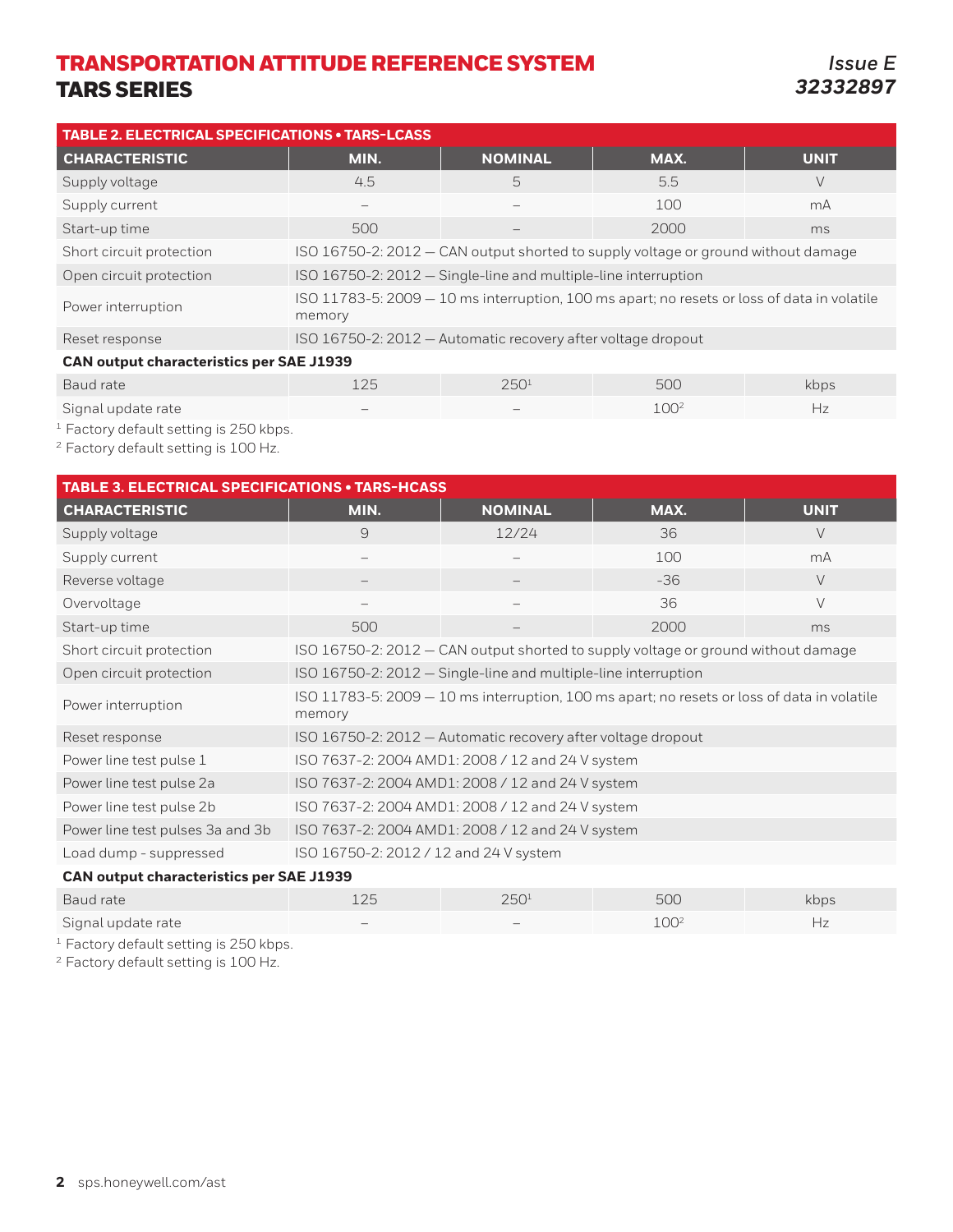| TABLE 4. ENVIRONMENTAL SPECIFICATIONS <sup>1</sup> |                                                                                                                                                                                                                     |  |  |  |  |  |  |  |  |  |
|----------------------------------------------------|---------------------------------------------------------------------------------------------------------------------------------------------------------------------------------------------------------------------|--|--|--|--|--|--|--|--|--|
| <b>CHARACTERISTIC</b>                              | <b>PARAMETER</b>                                                                                                                                                                                                    |  |  |  |  |  |  |  |  |  |
| Operating temperature                              | -40°C to 85°C [40°F to 185°F]                                                                                                                                                                                       |  |  |  |  |  |  |  |  |  |
| Storage temperature <sup>2</sup>                   | -40°C to 105°C [40°F to 221°F]                                                                                                                                                                                      |  |  |  |  |  |  |  |  |  |
| Housing                                            | PBT thermoplastic                                                                                                                                                                                                   |  |  |  |  |  |  |  |  |  |
| Random vibration                                   | 10 hours at 25 Grms per MIL-STD-810, Method 514.7,<br>Procedure I, Annex D, Category 20, 5 Hz to 500 Hz (flat spectrum)                                                                                             |  |  |  |  |  |  |  |  |  |
| Mechanical shock                                   | 50 g 11 ms half-sine, 3 each direction, 18 total, pulse per MIL-STD-202, Method 213                                                                                                                                 |  |  |  |  |  |  |  |  |  |
| Chemical compatibility                             | diesel fuel, hydraulic oil, ethylene glycol, motor oil, brake fluid, urea nitrogen, liquid lime,<br>NPK fertilizer, ammonium hydroxide, alkaline degreaser, transmission oil, power steering<br>fluid, and axle oil |  |  |  |  |  |  |  |  |  |
| Moisture resistance                                | per MIL-STD-202, Method 106 (10 cycles, 24 hours/cycle)                                                                                                                                                             |  |  |  |  |  |  |  |  |  |
| Thermal shock                                      | 250 cycles, -40°C to 85°C, 73 min dwell                                                                                                                                                                             |  |  |  |  |  |  |  |  |  |
| Salt spray                                         | 5 % salt solution, 96 hours                                                                                                                                                                                         |  |  |  |  |  |  |  |  |  |
| Ingress protection                                 | IP67, IP69K (DIN40050-1993) with mating connector installed                                                                                                                                                         |  |  |  |  |  |  |  |  |  |
| <b>RoHS</b>                                        | compliant                                                                                                                                                                                                           |  |  |  |  |  |  |  |  |  |
| <b>REACH</b>                                       | compliant                                                                                                                                                                                                           |  |  |  |  |  |  |  |  |  |
| UV rating                                          | housing material meets outdoor suitability requirements per UL746C F1 rating<br>بمعانيهم نشمت المبرورمورا لماشرينان بمعرم ومتشمع أأنمهم فمروا ومرجب والمعروب ومستحيره والمتحد والمتحد ومستحب والمستحدث              |  |  |  |  |  |  |  |  |  |

 $^{\rm 1}$  For environmental conditions not covered by product specification, consult with Honeywell Engineering.

 $^2$  In installed condition; otherwise, maximum storage temperature is 85°C [185°F].

| <b>TABLE 5. EMC SPECIFICATIONS</b> |                            |                                              |  |  |  |  |  |  |  |  |  |  |  |
|------------------------------------|----------------------------|----------------------------------------------|--|--|--|--|--|--|--|--|--|--|--|
| <b>CHARACTERISTIC</b>              | <b>STANDARD</b>            | <b>TEST LEVEL, FREQUENCY</b>                 |  |  |  |  |  |  |  |  |  |  |  |
| Radiated immunity                  | ISO 11452-2: 2019          | 125 V/m, 400 MHz to 2.5 GHz                  |  |  |  |  |  |  |  |  |  |  |  |
| Bulk current injection             | ISO 11452-4: 2011          | 125 mA, 1 MHz to 400 MHz                     |  |  |  |  |  |  |  |  |  |  |  |
| Radiated emission                  | ISO 13766-1: 2018          | 30 MHz to 1 GHz                              |  |  |  |  |  |  |  |  |  |  |  |
| I/O line coupled transients        | ISO 7637-3: 2016           | test pulse a and test pulse b (-80 V, +80 V) |  |  |  |  |  |  |  |  |  |  |  |
| ESD handling                       | ISO 10605: 2008 AMD1: 2014 | direct $\pm 8$ kV, air $\pm 15$ kV           |  |  |  |  |  |  |  |  |  |  |  |
| ESD operational                    | ISO 10605: 2008 AMD1: 2014 | direct $\pm 8$ kV, air $\pm 15$ kV           |  |  |  |  |  |  |  |  |  |  |  |

| <b>TABLE 6. INSTALLATION SPECIFICATIONS</b> |                                                                                            |  |  |  |  |  |  |  |  |  |
|---------------------------------------------|--------------------------------------------------------------------------------------------|--|--|--|--|--|--|--|--|--|
| <b>CHARACTERISTIC</b>                       | <b>PARAMETER</b>                                                                           |  |  |  |  |  |  |  |  |  |
| Mating connector                            | AMPSEAL 16™ Series: 776487-1 for 18-16 AWG conductors or 776524-1 for 20-18 AWG conductors |  |  |  |  |  |  |  |  |  |
| CAN termination                             | 120 ohm termination resistor, not included in TARS-IMU unit                                |  |  |  |  |  |  |  |  |  |
| Weight                                      | $170$ g approx.                                                                            |  |  |  |  |  |  |  |  |  |
| Mounting direction                          | $+7$                                                                                       |  |  |  |  |  |  |  |  |  |
| Mounting bolt                               | M8, installation torque 20 Nm ±2 Nm                                                        |  |  |  |  |  |  |  |  |  |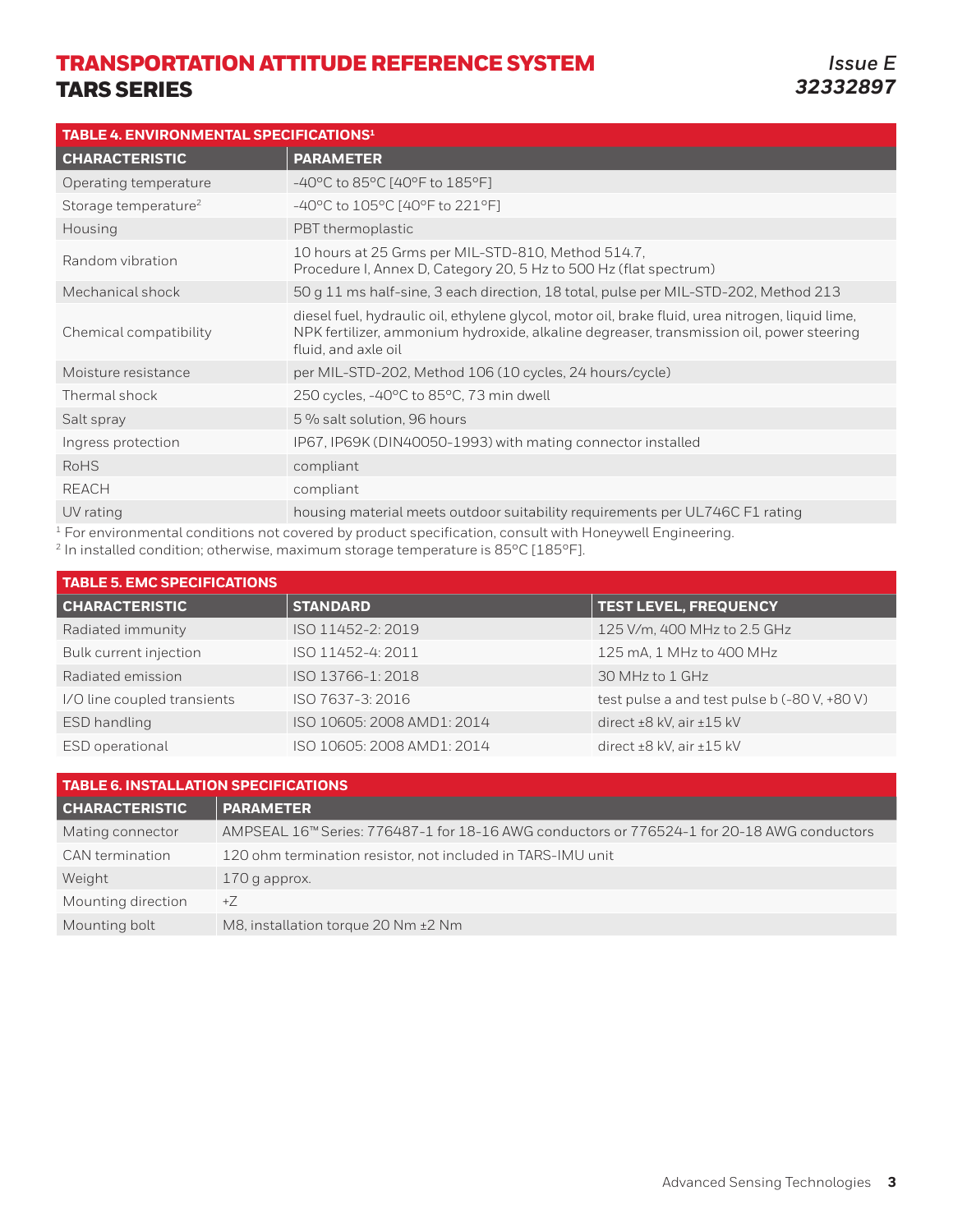*Issue E 32332897*







**NOTE:** The axis origin triad marked on the housing defines a Z-Down axis system for pitch and roll output, and the sign convention is in accordance to the right-hand rule.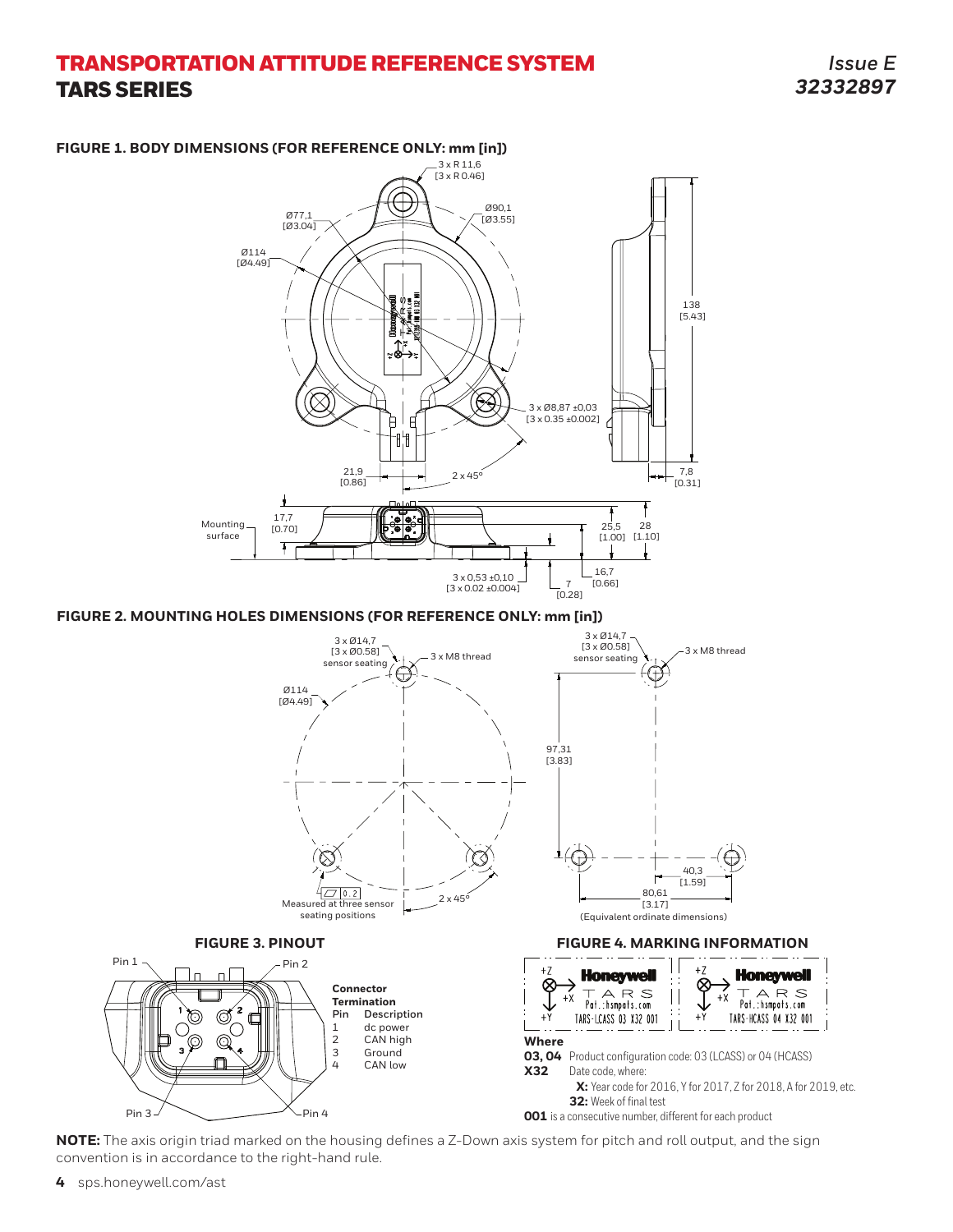### **5.0 CAN MESSAGES AND COMMUNICATION**

TARS-IMU utilizes CAN J1939 protocol and message format to report data. Please refer to the J1939 standard for information regarding communications and system implementation.

### **5.1 CAN J1939 DEVICE IDENTIFICATION**

The ID is a 4-byte value that identifies the message being transmitted. The J1939 Protocol Data Unit (PDU) 29-Bit Identifier (CAN Extended Format) definition does not include the following three CAN Data Frame Bits: Start of Frame (SOF), Substitute Remote Request (SRR), and Identifier Extension Bit (IDE), as these bits are controlled entirely by ISO 11898-1. The J1939 PDU is comprised of a 29-bit identifier (see Table 7): Priority (P), Data Page (DP and EDP), PDU Format (PF), PDU Specific (PS), and Source Address (SA). Additionally, the PDU may also include a 0-8-byte data field that changes in length and definition based upon the message.

| TABLE 7. 29-BIT IDENTIFIER (J1939 FRAME FORMAT) |  |                        |  |  |   |  |  |  |                           |  |  |  |  |                             |  |  |  |                               |  |  |  |  |  |  |                                                                            |  |
|-------------------------------------------------|--|------------------------|--|--|---|--|--|--|---------------------------|--|--|--|--|-----------------------------|--|--|--|-------------------------------|--|--|--|--|--|--|----------------------------------------------------------------------------|--|
| <b>FIELD</b>                                    |  | <b>PRIORITY</b><br>(P) |  |  | n |  |  |  | <b>PDU FORMAT</b><br>(PF) |  |  |  |  | <b>PDU SPECIFIC</b><br>(PS) |  |  |  | <b>SOURCE ADDRESS</b><br>(SA) |  |  |  |  |  |  |                                                                            |  |
| # Bits                                          |  |                        |  |  |   |  |  |  |                           |  |  |  |  |                             |  |  |  | 8                             |  |  |  |  |  |  |                                                                            |  |
| Bit ID<br>Position                              |  |                        |  |  |   |  |  |  |                           |  |  |  |  |                             |  |  |  |                               |  |  |  |  |  |  | 28 27 26 25 24 23 22 21 20 19 18 17 16 15 14 13 12 11 10 9 8 7 6 5 4 3 2 1 |  |

### **6.0 TARS-IMU SPECIFIC MESSAGES**

The TARS-IMU transmits broadcast data as configured by the signal update rate.

### **6.1 PGN 61481 (0xF029) PITCH AND ROLL BROADCAST DATA**

| <b>TABLE 8 PGN 61481 PDU</b> |   |            |           |           |                       |           |      |                                         |      |      |      |      |               |         |
|------------------------------|---|------------|-----------|-----------|-----------------------|-----------|------|-----------------------------------------|------|------|------|------|---------------|---------|
| <b>FRAME FORMAT</b>          |   |            |           |           | <b>DATA (8 BYTES)</b> |           |      |                                         |      |      |      |      |               |         |
| <b>Field</b>                 | P | <b>EDP</b> | <b>DP</b> | <b>PF</b> | <b>PS</b>             | <b>SA</b> |      | <b>Pitch Angle</b><br><b>Roll Angle</b> |      |      |      |      | <b>Status</b> | Latency |
| # Bits                       |   |            |           | 8         | 8                     | 8         | 8    | 8                                       | 8.   | 8    | 8    |      | 8             | 8       |
| <b>CAN Message</b>           |   | 0x0C       |           | 0xF0      | 0x29                  | 0xE2      | 0x00 | 0x00                                    | 0x7D | 0x00 | 0x00 | 0x7D | 0x00          | 0x05    |
|                              |   |            |           |           |                       |           | BL   | BM                                      | BH   | BL   | BM   | BH   |               |         |

uint32 =  $B_4^{\star}2^{16} + B_4^{\star}2^8 + B_1^{\star}$ Angle (deg) = (uint32 - 8192000) / 32768

e.g., 0xCF029E2, 0x00, 0x00, 0x7D, 0x00, 0x00, 0x7D, 0x00, 0x05 Transmit 0 deg on both pitch and roll with priority 3, fully functional MEMS and compensation with 2.5 ms latency from address 0xE2.

### **6.1.1 PGN 61481 STATUS**

The status byte is comprised of compensation status and MEMS status for each data message.

| <b>TABLE 9. PGN 61481 STATUS</b> |                   |  |  |                   |  |                  |                  |  |  |  |  |  |
|----------------------------------|-------------------|--|--|-------------------|--|------------------|------------------|--|--|--|--|--|
| <b>TYPE</b>                      | <b>COMP PITCH</b> |  |  | <b>MEMS PITCH</b> |  | <b>COMP ROLL</b> | <b>MEMS ROLL</b> |  |  |  |  |  |
| # Bits                           |                   |  |  |                   |  |                  |                  |  |  |  |  |  |
| <b>Bit ID Position</b>           |                   |  |  |                   |  |                  |                  |  |  |  |  |  |
| <b>CAN Message</b>               | 00 <sub>b</sub>   |  |  | 00b               |  | 00 <sub>b</sub>  | 00 <sub>b</sub>  |  |  |  |  |  |

All status definitions are defined as:

01b = Degraded

 $10b = Error$ 

11b = Not available

<sup>00</sup>b = Fully functional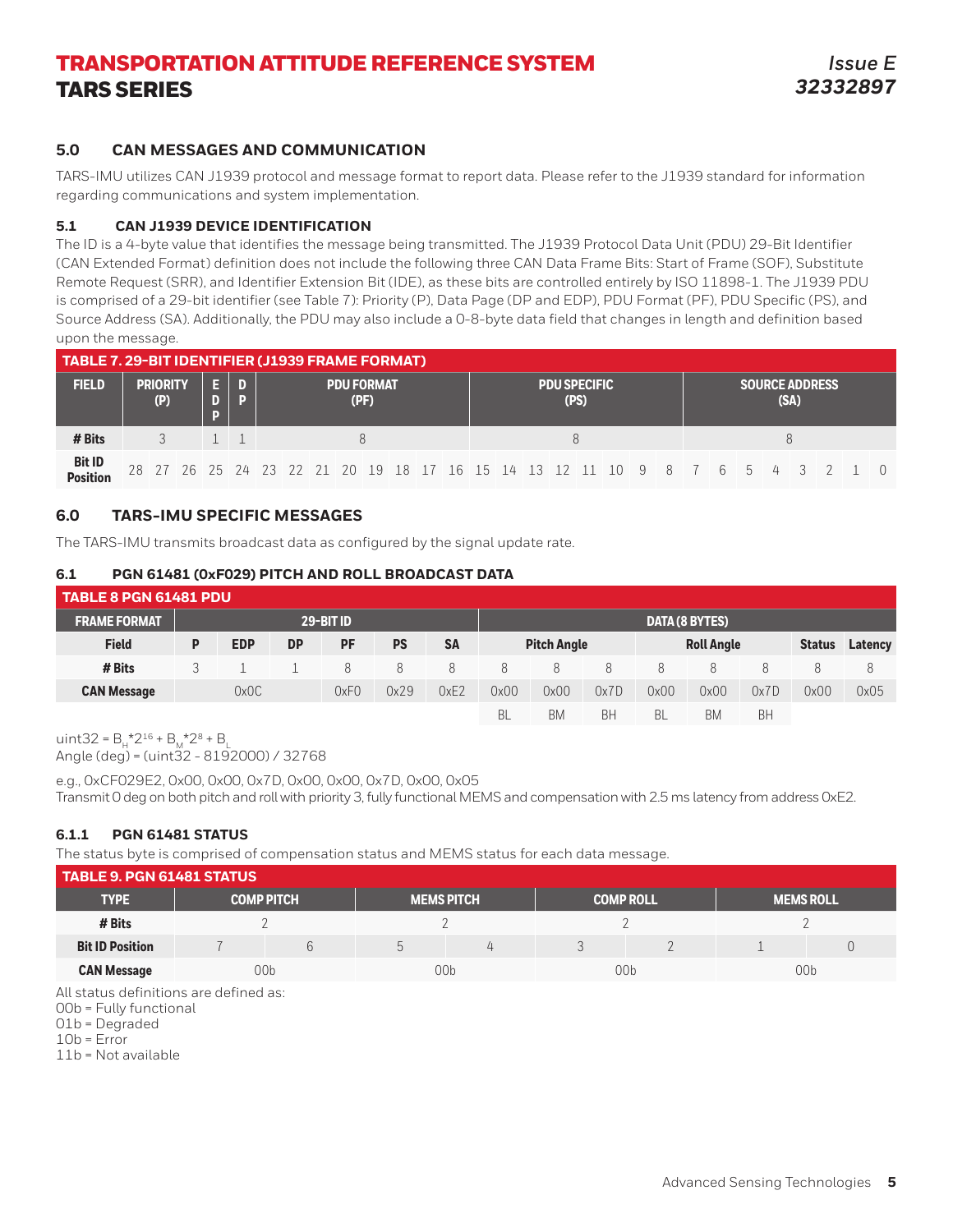### **6.2 PGN 61482 (0xF02A) ANGULAR RATE BROADCAST DATA**

|                     | ' TABLE 10. PGN 61482 PDU. |            |           |           |           |           |           |                   |           |                       |                 |           |               |         |
|---------------------|----------------------------|------------|-----------|-----------|-----------|-----------|-----------|-------------------|-----------|-----------------------|-----------------|-----------|---------------|---------|
| <b>FRAME FORMAT</b> |                            |            |           | 29-BIT ID |           |           |           |                   |           | <b>DATA (8 BYTES)</b> |                 |           |               |         |
| <b>Field</b>        | P                          | <b>EDP</b> | <b>DP</b> | PF        | <b>PS</b> | <b>SA</b> |           | <b>Pitch Rate</b> |           | <b>Roll Rate</b>      | <b>Yaw Rate</b> |           | <b>Status</b> | Latency |
| # Bits              |                            |            |           | 8         | 8         | 8         | 8         | 8                 | 8         | 8                     |                 |           |               | 8       |
| <b>CAN Message</b>  |                            | 0x0C       |           | 0xF0      | 0x2A      | 0xE2      | 0x00      | 0x7D              | 0x00      | 0x7D                  | 0x00            | 0x7D      | 0x00          | 0x05    |
|                     |                            |            |           |           |           |           | <b>BL</b> | BH                | <b>BL</b> | BH                    | <b>BL</b>       | <b>BH</b> |               |         |

uint $16 = B_{\mu} \times 2^8 + B_{\mu}$ 

Angular Rate (deg/s) = (uint16 - 32000) / 128

e.g., 0xCF02AE2, 0x00, 0x7D, 0x00, 0x7D, 0x00, 0x7D, 0x00, 0x05

Transmit 0 deg/s on pitch rate, roll rate, and yaw rate with priority 3, fully functional MEMS with 2.5 ms latency from address 0xE2.

### **6.2.1 PGN 61482 STATUS**

The status byte is comprised of MEMS status for each data message.

| <b>TABLE 11. PGN 61482 STATUS</b> |                 |  |  |                 |  |                 |               |  |  |  |  |
|-----------------------------------|-----------------|--|--|-----------------|--|-----------------|---------------|--|--|--|--|
| <b>TYPE</b>                       | <b>PITCH</b>    |  |  | <b>ROLL</b>     |  | YAW             | <b>UNUSED</b> |  |  |  |  |
| # Bits                            |                 |  |  |                 |  |                 |               |  |  |  |  |
| <b>Bit ID Position</b>            |                 |  |  |                 |  |                 |               |  |  |  |  |
| <b>CAN Message</b>                | 00 <sub>b</sub> |  |  | 00 <sub>b</sub> |  | 00 <sub>b</sub> | 00b           |  |  |  |  |

All status definitions are defined as:

00b = Fully functional

01b = Degraded

10b = Error

11b = Not available

### **6.3 PGN 61485 (0xF02D) ACCELERATION BROADCAST DATA**

| <b>TABLE 12. PGN 61485 PDU</b> |           |            |           |      |           |                |      |                |      |              |           |                 |               |               |
|--------------------------------|-----------|------------|-----------|------|-----------|----------------|------|----------------|------|--------------|-----------|-----------------|---------------|---------------|
| <b>FRAME FORMAT</b>            | 29-BIT ID |            |           |      |           | DATA (8 BYTES) |      |                |      |              |           |                 |               |               |
| <b>Field</b>                   | D         | <b>EDP</b> | <b>DP</b> | PF   | <b>PS</b> | <b>SA</b>      |      | <b>Lateral</b> |      | Longitudinal |           | <b>Vertical</b> | <b>Status</b> | <b>Unused</b> |
| # Bits                         |           |            |           |      | 8         | 8              | 8    |                | 8    |              | Χ         | 8               |               | 8             |
| <b>CAN Message</b>             |           | 0x08       |           | 0xF0 | 0x2D      | 0xE2           | 0x00 | 0x7D           | 0x00 | 0x7D         | 0xD5      | 0x80            | 0x00          | 0x00          |
|                                |           |            |           |      |           |                | BL   | BH             | BL   | BH           | <b>BL</b> | BH              |               |               |

uint $16 = B_4*2^8 + B_1$ 

Acceleration (m/s2) = (uint16 - 32000) / 100

e.g., 0x8F02DE2, 0x00, 0x7D, 0x00, 0x7D, 0xD5, 0x80, 0x00 Transmit 0 m/s<sup>2</sup> on lateral and longitudinal acceleration, and +1 g (9.81 m/s<sup>2</sup>) on vertical acceleration with priority 2, fully functional MEMS from address 0xE2.

### **6.3.1 PGN 61485 STATUS**

The status byte is comprised of MEMS status for each data message.

| <b>TABLE 13. PGN 61485 STATUS</b> |                 |  |                     |  |                 |  |                 |  |
|-----------------------------------|-----------------|--|---------------------|--|-----------------|--|-----------------|--|
| <b>TYPE</b>                       | LATERAL         |  | <b>LONGITUDINAL</b> |  | <b>VERTICAL</b> |  | UNUSED          |  |
| # Bits                            |                 |  |                     |  |                 |  |                 |  |
| <b>Bit ID Position</b>            |                 |  |                     |  |                 |  |                 |  |
| <b>CAN Message</b>                | 00 <sub>b</sub> |  | 00 <sub>b</sub>     |  | 00b             |  | 00 <sub>b</sub> |  |

All status definitions are defined as:

00b = Fully functional

01b = Degraded

10b = Error

11b = Not available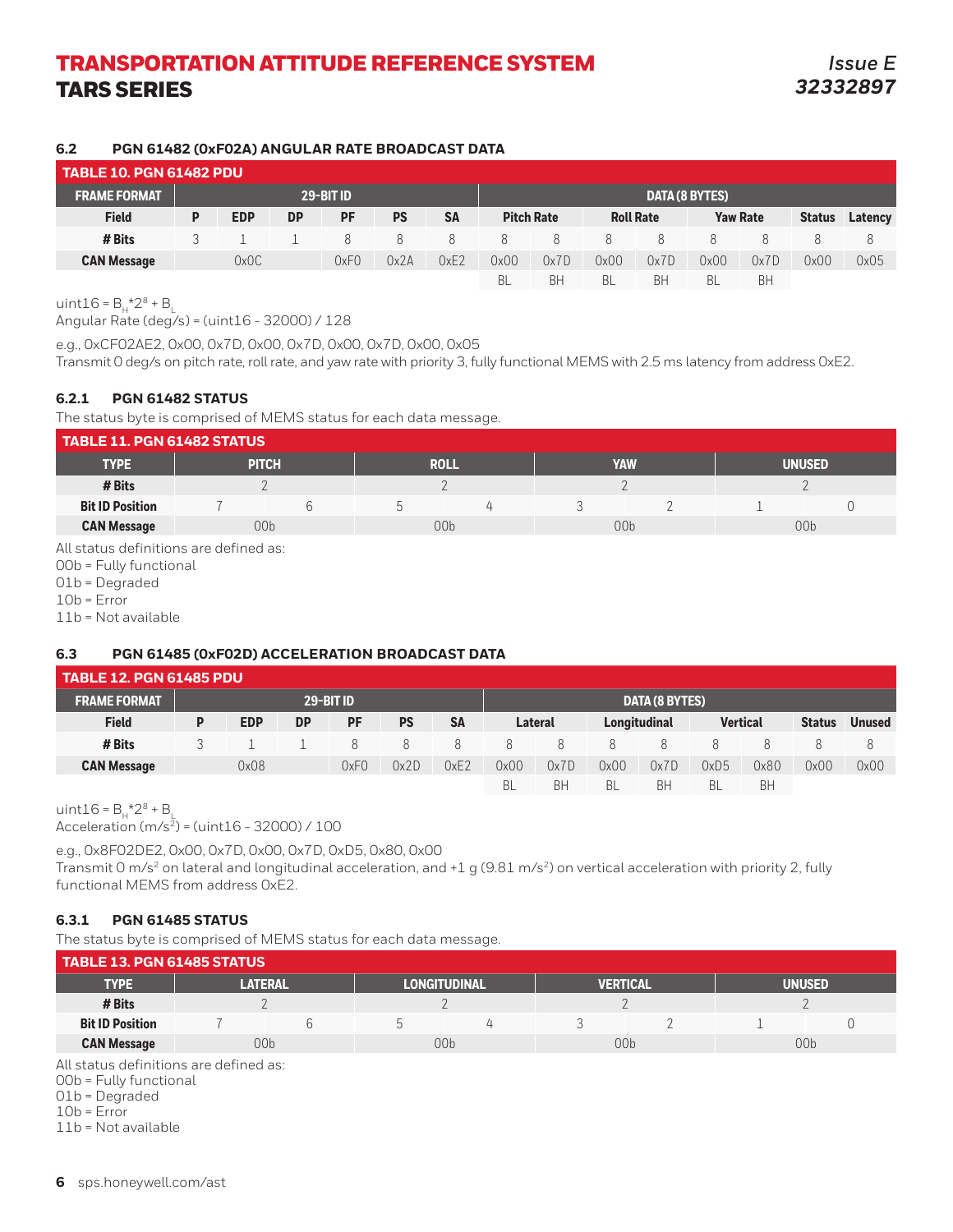### **7.0 TARS FIRMWARE**

The TARS-IMU contains two different user-updatable firmware files: application firmware and a personality file. Both files must be loaded on the TARS-IMU for correct operation. The general sales listings are supplied from the Honeywell factory preloaded with application firmware and a personality file. The latest application firmware may be downloaded from the Honeywell website[:](https://sensing.honeywell.com/sensors/inertial-measurement-unitsd/tars-imu-series)

[https://sensing.honeywell.com/sensors/interial-measurement](https://sensing.honeywell.com/sensors/inertial-measurement-unitsd/tars-imu-series)[unitsd/tars-imu-serie](https://sensing.honeywell.com/sensors/inertial-measurement-unitsd/tars-imu-series)s

Software tools for installing these files onto the TARS-IMU are also available at this website.

# **NOTICE FIRMWARE REVISION**

When evaluating TARS-IMU for new applications, it is highly recommended that the latest application firmware be used to realize the latest advancements in performance.

### **7.1 APPLICATION FIRMWARE**

The application firmware contains the TARS-IMU sensor fusion algorithm. As advancements and improvements are realized, application firmware updates are made available for download at the Honeywell website referenced in section 7.0. Customers may update the application firmware if a new feature is desired or to access the latest performance improvements.

### **7.2 PERSONALITY FILE**

The personality file defines settings for all variables in the application firmware. The personality file facilitates simplified customization of the TARS-IMU. Parameters, such as mounting orientation at which pitch and roll output zero degrees, preferred CAN bus address, signal update rate, filter settings, etc., may be set in the personality file. Once settings are determined for an application, they may be saved using a unique name for the personality file. This enables the same hardware, e.g., TARS-HCASS, to be customized for one application using personality file A, and quickly changed to be customized for another application using personality file B, etc. The TARS-IMU may be customized at the point of installation by loading the appropriate personality file.

### **7.3 FIRMWARE DEPLOYMENT**

As described in section 7.2, the personality file may be used to allow the same TARS-IMU hardware to be configured for many different applications. Similarly, the application firmware may be deployed at the point of installation. Applying the application firmware and the personality file at the point of installation allows for deployment of firmware with minimal part numbers established for purchase. If preferred, the TARS-IMU may be preloaded with specific application firmware and personality file and identified by a unique catalog listing, TARS-LCASS-NNN or TARS-HCASS-NNN, where NNN designates a unique 3-digit number.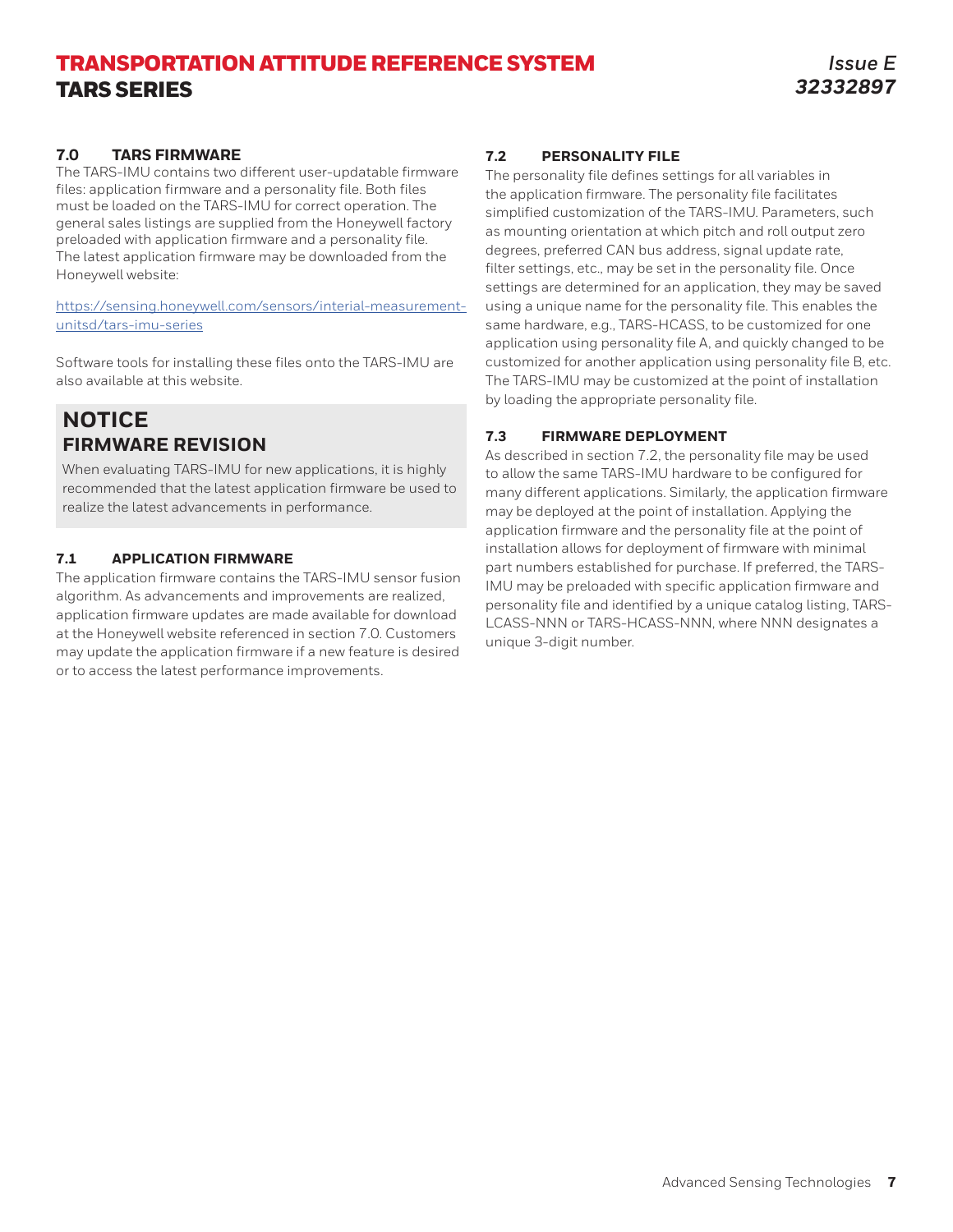### **8.0 TARS CONFIGURATOR TOOL (TCT) SOFTWARE**

### **8.1 DESCRIPTION**

The TARS-IMU may be customized to best meet application needs by using the TCT software to change selected parameters, such as broadcast rate, orientation, filter settings, etc. This tool creates a unique personality file which is then uploaded to the TARS-IMU for implementation.

# m **WARNING PERSONAL INJURY, EQUIPMENT DAMAGE**

Ensure TCT software users understand how:

- The TARS-IMU output is used in the end application.
- The TARS-IMU output impacts the function and safety of the products in which it will be used.
- Potentially hazardous operating conditions may result from the activity or non-activity of a control system responding to the output of a TARS-IMU that has been customized by a personality file created with the TCT software.
- Implementing a personality file in a TARS-IMU that is unsuitable for an application may result in damage to equipment, the surrounding environment, and/or injuries to personnel. Risks exist so long as the unique personality file is loaded on the TARS-IMU.

### **Failure to comply with these instructions could result in death or serious injury.**

### **8.2 IMPORTANT USER INFORMATION**

## **NOTICE USER HELP**

The information in this section (8.0) provides an overview of the TCT software and is not intended to provide a complete review of its functionality. For user help:

- Refer to the "TARS Configurator User Manual" available under the TCT software "Help" menu item.
- To view additional information about customizable parameters, hover over these items in the TCT software and a grey box will appear containing the information.

### **8.3 TCT SOFTWARE DOWNLOAD**

To access the TCT software, go to following link and download the file "TARS Configurator Tool" to a location of your choice on your computer. Activate by double-clicking on the .exe file.

**https://sensing.honeywell.com/sensors/inertialmeasurement-unitsd/tars-imu-series**

### **8.4 PERSONALITY FILE MANAGEMENT**

Personality files are saved using the following standard memory storage formats:

- Motorola S record (.srec)
- Intel Hex format (.hex)

Personality files may be created and downloaded to the TARS-IMU. The personality file currently loaded on a TARS-IMU may be read and saved.

### **8.5 ORIENTATION AXIS AND COORDINATE SYSTEM**

The TARS-IMU is oriented using the North/East/Down convention (see Figure 5): X axis facing forward, Y axis facing right, and Z axis facing down. The extrinsic axis frame of reference for the TARS-IMU is as follows: X axis = positive at front side, Y axis = positive at right side, Z axis = positive at bottom side.

### **FIGURE 5. TARS-IMU AXES**



| <b>TABLE 14. TARS-IMU ORIENTATION</b> |                                                |                              |  |  |  |  |  |  |
|---------------------------------------|------------------------------------------------|------------------------------|--|--|--|--|--|--|
| <b>CONFIGURATION<sup>1</sup></b>      | <b>POSITIVE</b><br><b>ROTATION<sup>2</sup></b> | <b>DESCRIPTION</b>           |  |  |  |  |  |  |
| vaw                                   | clockwise                                      | rotation about the<br>Z axis |  |  |  |  |  |  |
| pitch                                 | clockwise                                      | rotation about the<br>Y axis |  |  |  |  |  |  |
| roll                                  | clockwise                                      | rotation about the<br>X axis |  |  |  |  |  |  |
|                                       |                                                |                              |  |  |  |  |  |  |

 $1$  Orientation is configured in the order of yaw, pitch, roll.

<sup>2</sup> Positive rotation is established using the right-hand rule.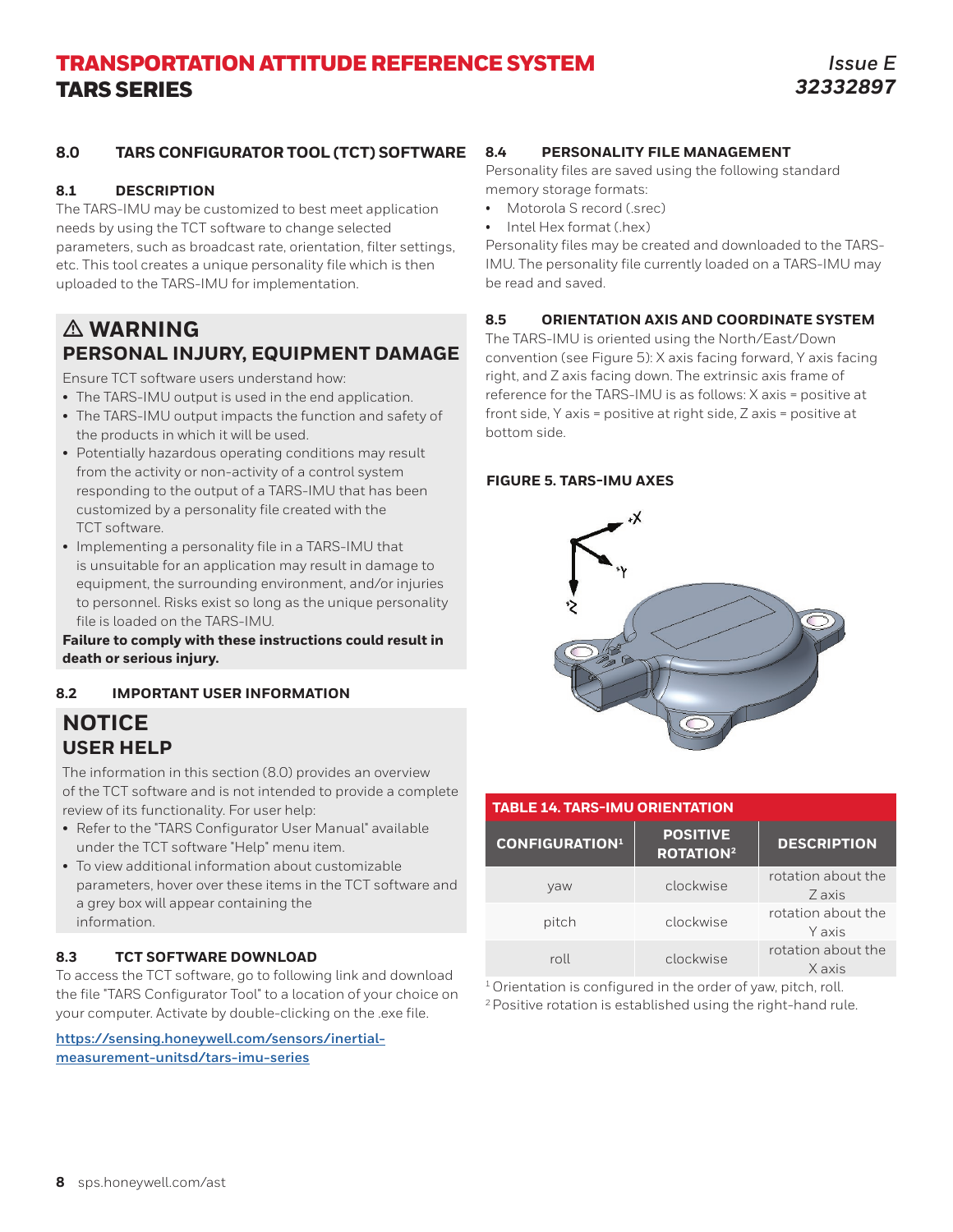#### **8.6 CUSTOMIZABLE PARAMETERS**

The TCT software facilitates adjustment of the following parameters within range limits.

#### **8.6.1 J1939 TAB (FIGURE 6)**

- **• J1939 Preferred Address.** Assign a unique CAN bus address.
- **• CAN Baud Rate.** Set the rate at which data is transferred.
- **• CAN Broadcast Rate.** Set a controlled update rate for the broadcast of PGNs.

#### **FIGURE 6. J1939 TAB**

| <sup>1</sup> Honeywell TARS Configurator |         |                                                                                                | -                                                         |
|------------------------------------------|---------|------------------------------------------------------------------------------------------------|-----------------------------------------------------------|
| Options Help Home<br>File                |         |                                                                                                |                                                           |
| J1939                                    | Product | <b>Model Filters</b>                                                                           | *Default for Standard Personality File                    |
|                                          |         | J1939 Preferred Address (Hex)<br><b>CAN Baud Rate (kbps)</b><br><b>CAN Broadcast Rate (ms)</b> | E <sub>2</sub><br>*Default E2<br>250<br>10<br>*Default 10 |

#### **8.6.2 PRODUCT TAB (FIGURE 7)**

- **• TARS Zero Orientation.** Set the orientation at which pitch and roll outputs will read zero degrees when mounted to machinery (see also Figure 5).
- **• Accelerometer Axes.** Alter the sign convention for acceleration output.
- **• Gyroscope Axes.** Alter the sign convention for angular rate output.
- **• Broadcast Signals.** Select which signals to broadcast on the CAN bus.

#### **FIGURE 7. PRODUCT TAB**

| <b>O</b> Honeywell TARS Configurator             |                                  |                       |                            | $\times$<br>$\Box$                       |  |  |
|--------------------------------------------------|----------------------------------|-----------------------|----------------------------|------------------------------------------|--|--|
| Options Help Home<br>File                        |                                  |                       |                            |                                          |  |  |
| J1939<br><b>Model Filters</b><br>Product         |                                  |                       |                            | *Default for Standard Personality File   |  |  |
|                                                  |                                  |                       |                            |                                          |  |  |
| <b>Personality File</b>                          | 32344986-001 rA                  |                       |                            |                                          |  |  |
|                                                  |                                  |                       |                            |                                          |  |  |
| <b>TARS Zero Orientation</b>                     | Roll                             | <b>Pitch</b>          | Yaw                        |                                          |  |  |
|                                                  | $-90°$                           | $-90^\circ$           | $-90^\circ$                |                                          |  |  |
|                                                  | $0^{\circ}$<br>90°               | $0^{\circ}$<br>90°    | $0^{\circ}$<br>90°         |                                          |  |  |
|                                                  | 180°                             | 180°                  | 180°                       |                                          |  |  |
|                                                  | n                                | $\overline{0}$        | $\overline{0}$             |                                          |  |  |
|                                                  |                                  |                       |                            |                                          |  |  |
|                                                  | <b>Reset</b>                     |                       | <b>Apply Angle</b>         | *Default 0.0.0                           |  |  |
|                                                  |                                  |                       |                            |                                          |  |  |
| <b>Accelerometer Axes</b><br>(Positive/Negative) | Longitudinal<br>Forward/Backward | Lateral<br>Right/Left | <b>Vertical</b><br>Up/Down | *Default Forward/Backward, Left/Right,   |  |  |
|                                                  | Backward/Forward                 | Left/Right            | Down/Up                    | Up/Down                                  |  |  |
|                                                  |                                  |                       |                            |                                          |  |  |
| <b>Gyroscope Axes</b>                            | <b>Roll Rate</b>                 | <b>Pitch Rate</b>     | <b>Yaw Rate</b>            |                                          |  |  |
| (Positive/Negative)                              | Right/Left                       | Up/Down               | Right/Left                 | *Default Right/Left, Up/Down, Right/Left |  |  |
|                                                  | Left/Right                       | Down/Up               | Left/Right                 |                                          |  |  |
| <b>Broadcast Signals</b>                         | $\sqrt{ }$ Pitch & Roll (°)      | *Default enabled      |                            |                                          |  |  |
|                                                  | Temperature (°C)                 | *Default disabled     |                            |                                          |  |  |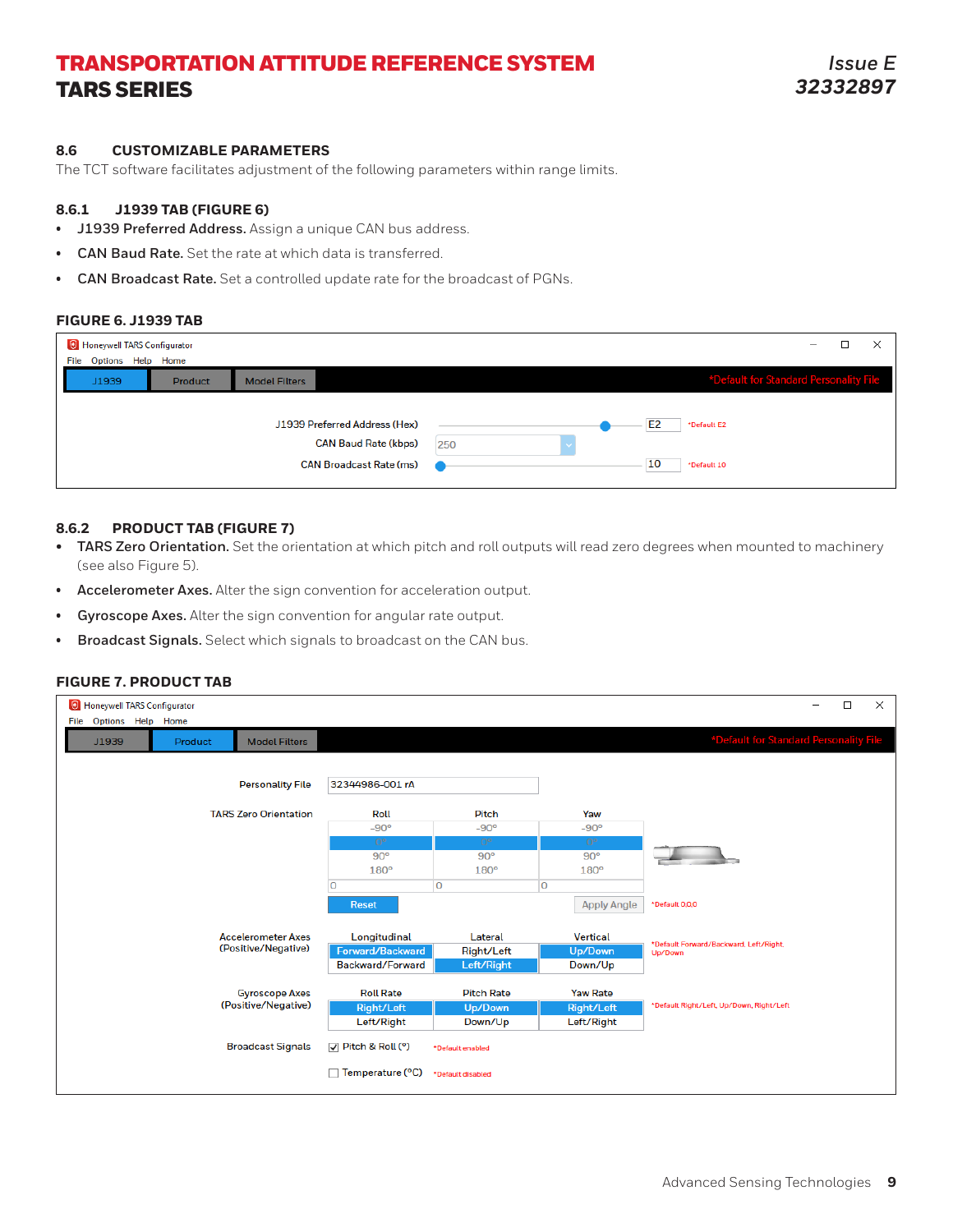#### **8.6.3 MODEL FILTERS TAB (FIGURE 9)**

Figure 8 represents an overview of the data flow through the TARS-IMU.

#### **FIGURE 8. DATA FLOW BLOCK DIAGRAM**



- **• Accelerometer Filters.** Select the data to be broadcast to PGN 61485: data from Point A (raw), Point B (after the input filter is applied), or Point C (after the output filter is applied). Assign which filters to apply to data both before and after Sensor Fusion Filter (input and output filter selection).
- **• Gyroscope Filters.** Select the data to be broadcast to PGN 61482: data from Point A (raw), Point B (after the input filter is applied), or Point C (after the output filter is applied). Assign which filters to apply to data both before and after Sensor Fusion Filter (input and output filter selection).
- **• Inclination Filter.** Assign which filter to apply to PGN 61481 broadcast data after Sensor Fusion Filter (output filter selection).
- **• Sensor Fusion Filter.** Adjust the weighting factor on accelerometer data (higher values apply more weight to accelerometer data and less to gyroscope data). Set the window of time used to monitor incoming data.

| C Honeywell TARS Configurator<br>Options Help Home<br>File |                |                          |                                                    |                           |                                                             |                         |                                        | $\Box$        | $\times$ |
|------------------------------------------------------------|----------------|--------------------------|----------------------------------------------------|---------------------------|-------------------------------------------------------------|-------------------------|----------------------------------------|---------------|----------|
| J1939                                                      | <b>Product</b> | <b>Model Filters</b>     |                                                    |                           |                                                             |                         | *Default for Standard Personality File |               |          |
| <b>Accelerometer Filters</b>                               |                | <b>Gyroscope Filters</b> |                                                    | <b>Inclination Filter</b> | <b>Sensor Fusion Filter</b>                                 |                         |                                        |               |          |
| <b>Broadcast</b><br>Raw                                    |                | *Default Raw             | <b>Broadcast</b><br>Raw<br>$\ddot{\phantom{0}}$    | *Default Raw              | <b>Broadcast</b><br><b>Pitch &amp; Roll</b><br>$\checkmark$ | *Pitch & Roll           | <b>Accel Weight</b><br>1.0             | *Default 1.0  |          |
| <b>Input Filter</b><br>Low-Pass 10 Hz                      |                | *Default Low-Pass 10 Hz  | <b>Input Filter</b><br>Low-Pass 22 Hz<br>k.        | *Default Low-Pass 22 Hz   | <b>Output Filter</b><br>Low-Pass 10 Hz<br>$\checkmark$      | *Default Low-Pass 10 Hz | <b>Window Size (s)</b><br>0.25         | *Default 0.25 |          |
| <b>Output Filter</b><br><b>No Filter</b>                   |                | *Default No Filter       | <b>Output Filter</b><br><b>No Filter</b><br>$\sim$ | *Default No Filter        |                                                             |                         |                                        |               |          |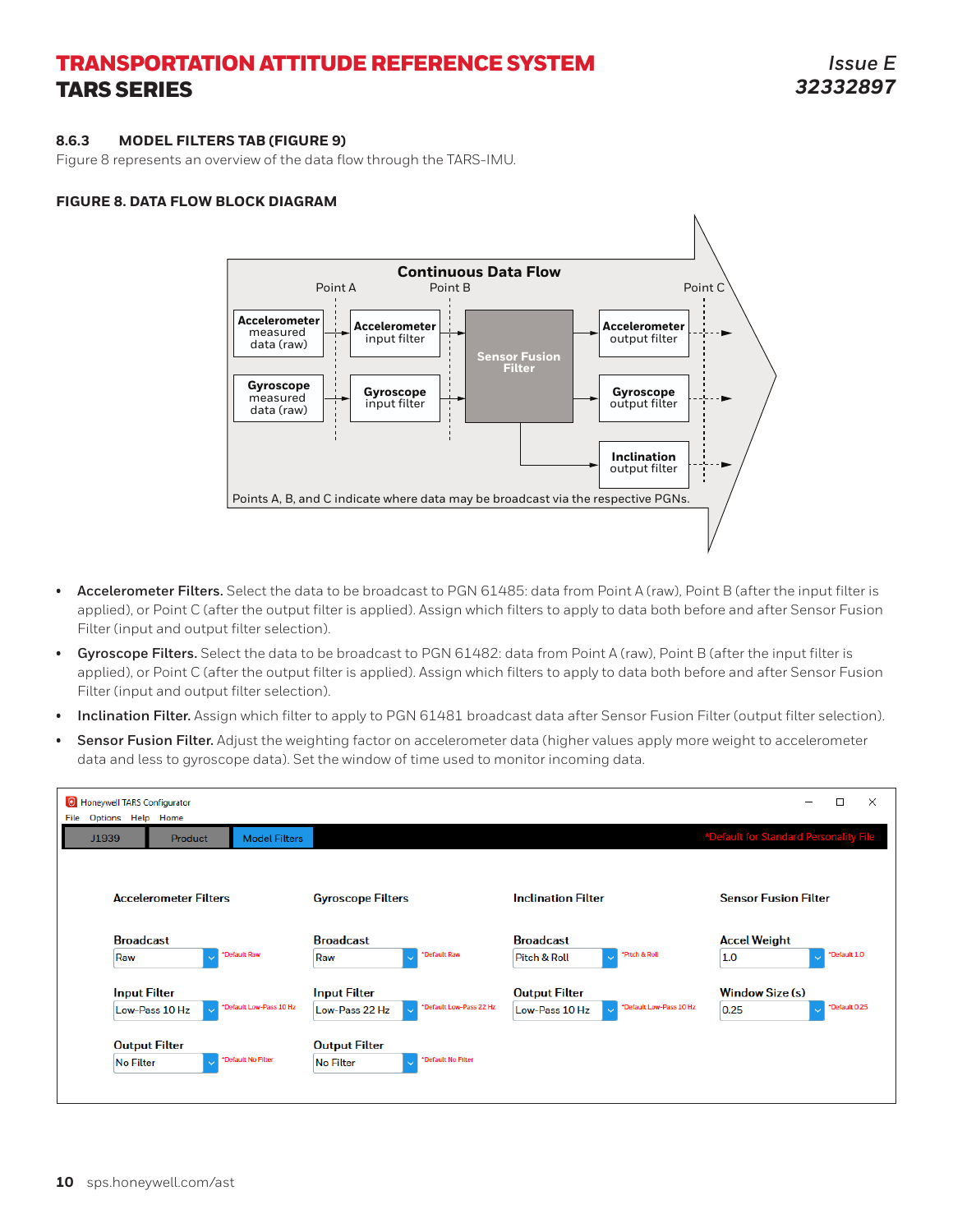### **8.7 MODEL FILTER MANAGEMENT (FIGURE 10)**

The "Filter Summary" page facilitates the following:

- Creation of new input/output filters
- Adjustment of Bessel filter equation coefficients

### **FIGURE 10. FILTER SUMMARY PAGE**

| <sup>O</sup> Honeywell TARS Configurator                                                                                                                                                                                               | $\Box$               | $\times$  |
|----------------------------------------------------------------------------------------------------------------------------------------------------------------------------------------------------------------------------------------|----------------------|-----------|
| File Options Help Home                                                                                                                                                                                                                 |                      |           |
| <b>Filter Summary</b>                                                                                                                                                                                                                  |                      |           |
|                                                                                                                                                                                                                                        | <b>Delete Filter</b> |           |
| <b>Add New Filter</b>                                                                                                                                                                                                                  |                      |           |
| <b>Select Filter</b>                                                                                                                                                                                                                   |                      |           |
| Low-Pass 10 Hz                                                                                                                                                                                                                         |                      |           |
| Name                                                                                                                                                                                                                                   |                      |           |
| Low-Pass 10 Hz                                                                                                                                                                                                                         |                      |           |
|                                                                                                                                                                                                                                        |                      |           |
| Description                                                                                                                                                                                                                            |                      |           |
| 3rd-order low-pass Bessel filter with a 10 Hz cut-off frequency (-3 dB); 100 samples/second sample rate.                                                                                                                               |                      |           |
|                                                                                                                                                                                                                                        |                      |           |
| Order                                                                                                                                                                                                                                  |                      |           |
| $\overline{\mathbf{3}}$                                                                                                                                                                                                                |                      |           |
|                                                                                                                                                                                                                                        |                      |           |
| Coefficients                                                                                                                                                                                                                           |                      |           |
| $\frac{1}{k+1} +$<br>$\mathsf{O}_{\!\scriptscriptstyle k}$<br>$\left  + \right $<br>0.03496556<br>$\frac{1}{k-3}$<br>$\vert +$<br>0.03496556<br>$\frac{1}{k}$ +<br>0.1048967<br>0.1048967<br>$\circ$<br>$\qquad \qquad =\qquad \qquad$ | $\circ$              |           |
| $k-4$<br>$k-2$                                                                                                                                                                                                                         |                      | $k-5$     |
|                                                                                                                                                                                                                                        |                      |           |
| $+$<br>$Q_{k-2}$ <sup>+</sup><br>$Q_{k-3}$ <sup>+</sup><br>$Q_{_{k+4}}^+$<br>$Q_{_{k+1}}$<br>$\ddot{}$<br>$-0.610858$<br>1.21777<br>0.1133639<br>$\circ$                                                                               | $\circ$              | $Q_{k-5}$ |
|                                                                                                                                                                                                                                        |                      |           |
|                                                                                                                                                                                                                                        |                      |           |
| Go back to Model Filters<br>Save                                                                                                                                                                                                       | Cancel               |           |
|                                                                                                                                                                                                                                        |                      |           |